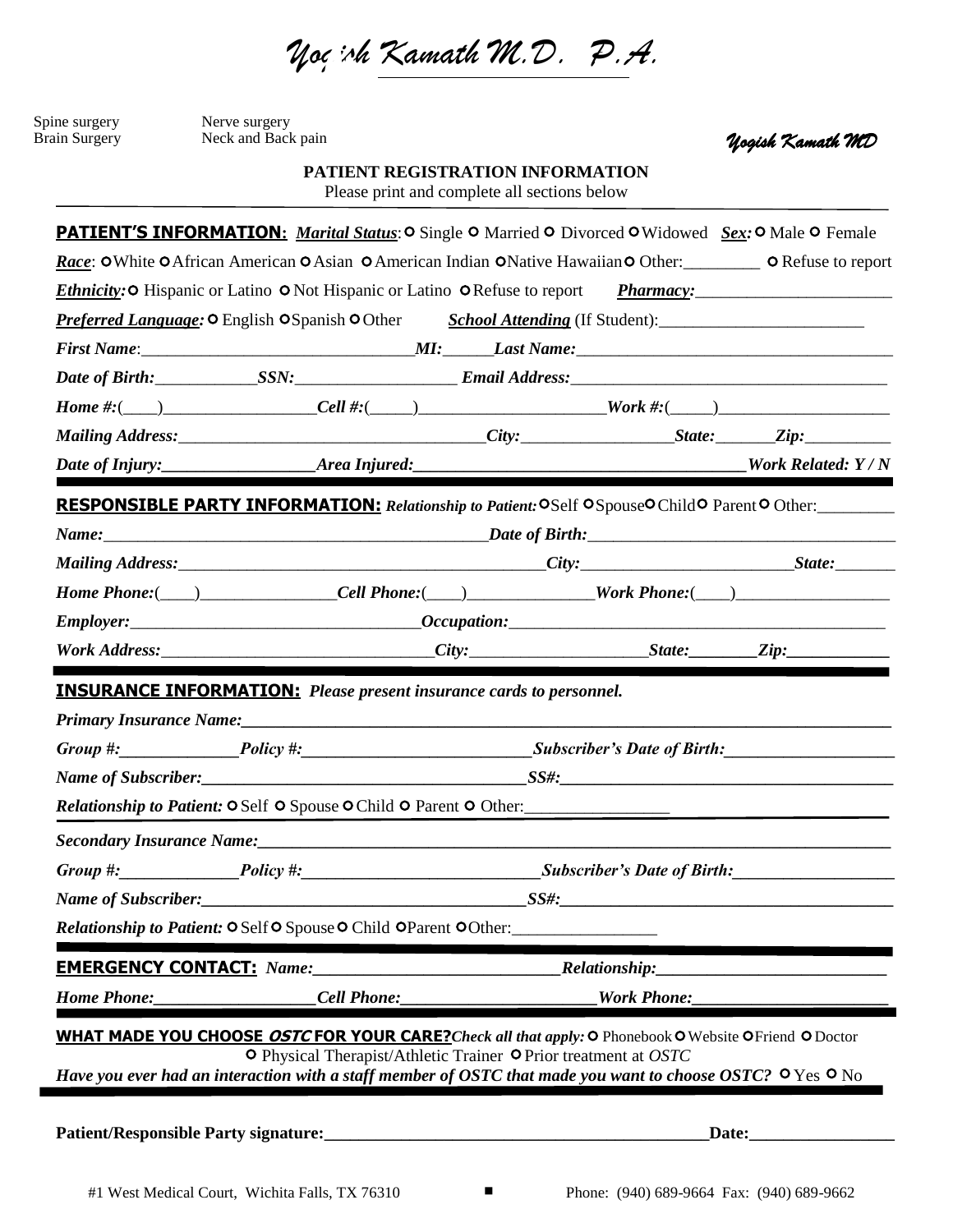|                                                                 | Dr. Kamath History and Physical - Page One                                       |  |
|-----------------------------------------------------------------|----------------------------------------------------------------------------------|--|
|                                                                 |                                                                                  |  |
|                                                                 |                                                                                  |  |
|                                                                 |                                                                                  |  |
| What is the reason you are seeing Dr. Kamath today?             |                                                                                  |  |
| PLEASE PROVIDE DETAILS AND BE SPECIFIC                          |                                                                                  |  |
|                                                                 |                                                                                  |  |
|                                                                 |                                                                                  |  |
|                                                                 |                                                                                  |  |
|                                                                 |                                                                                  |  |
|                                                                 |                                                                                  |  |
|                                                                 |                                                                                  |  |
|                                                                 |                                                                                  |  |
|                                                                 |                                                                                  |  |
| <b>Care Plan</b> (Someone appointed to make medical decisions.) |                                                                                  |  |
|                                                                 | Do you have an Advance Care Plan? $Y/N$ If so, please list name &                |  |
|                                                                 |                                                                                  |  |
|                                                                 | relation:                                                                        |  |
|                                                                 |                                                                                  |  |
|                                                                 |                                                                                  |  |
| <b>Physical Therapy</b>                                         |                                                                                  |  |
|                                                                 | 1. Have you done physical therapy - Yes / No; when _____________________________ |  |

3. Have you done water therapy? Yes / No; Where?

# **Spinal injections / steroid injections /Chiropractic Therapy/ acupuncture**

- 1. Have you done neck or back injections Yes / No; Date / when \_\_\_\_\_\_\_\_\_\_\_\_\_\_\_
- 2. Name and location of doctor who did the injections?
- 3. How many injections did you have?
- 4. Have you done chiropractic Yes / No; when How Long
- 5. Name of chiropractor and location

# **Heart**

- 1. Have you had chest pain / heart attack / Congestive heart failure / Irregular heart beat
- 2. Do you have a heart doctor Yes / No ; Name
- 3. When did you last see your heart doctor \_\_\_\_\_\_\_\_\_\_
- 4. Have you had a stress test Yes / No Date \_\_\_\_\_\_\_\_; Results Okay / not okay
- 5. Have you had a heart ultrasound  $-$  Yes / No  $-$  Date  $\cdot$  ; Results Okay / not okay

# **Lungs**

- 1. Do you have COPD / Bronchitis / Asthma
- 2. Do you have a Lung Specialist doctor Yes / No; Name \_\_\_\_\_\_\_\_\_\_\_\_\_\_\_\_\_\_\_\_\_\_\_
- 3. When did you last see your lung doctor -
- 4. Do you use oxygen Yes / No ; daytime / night / both

Patient Signature **Example 20** and 20 and 20 and 20 and 20 and 20 and 20 and 20 and 20 and 20 and 20 and 20 and 20 and 20 and 20 and 20 and 20 and 20 and 20 and 20 and 20 and 20 and 20 and 20 and 20 and 20 and 20 and 20 an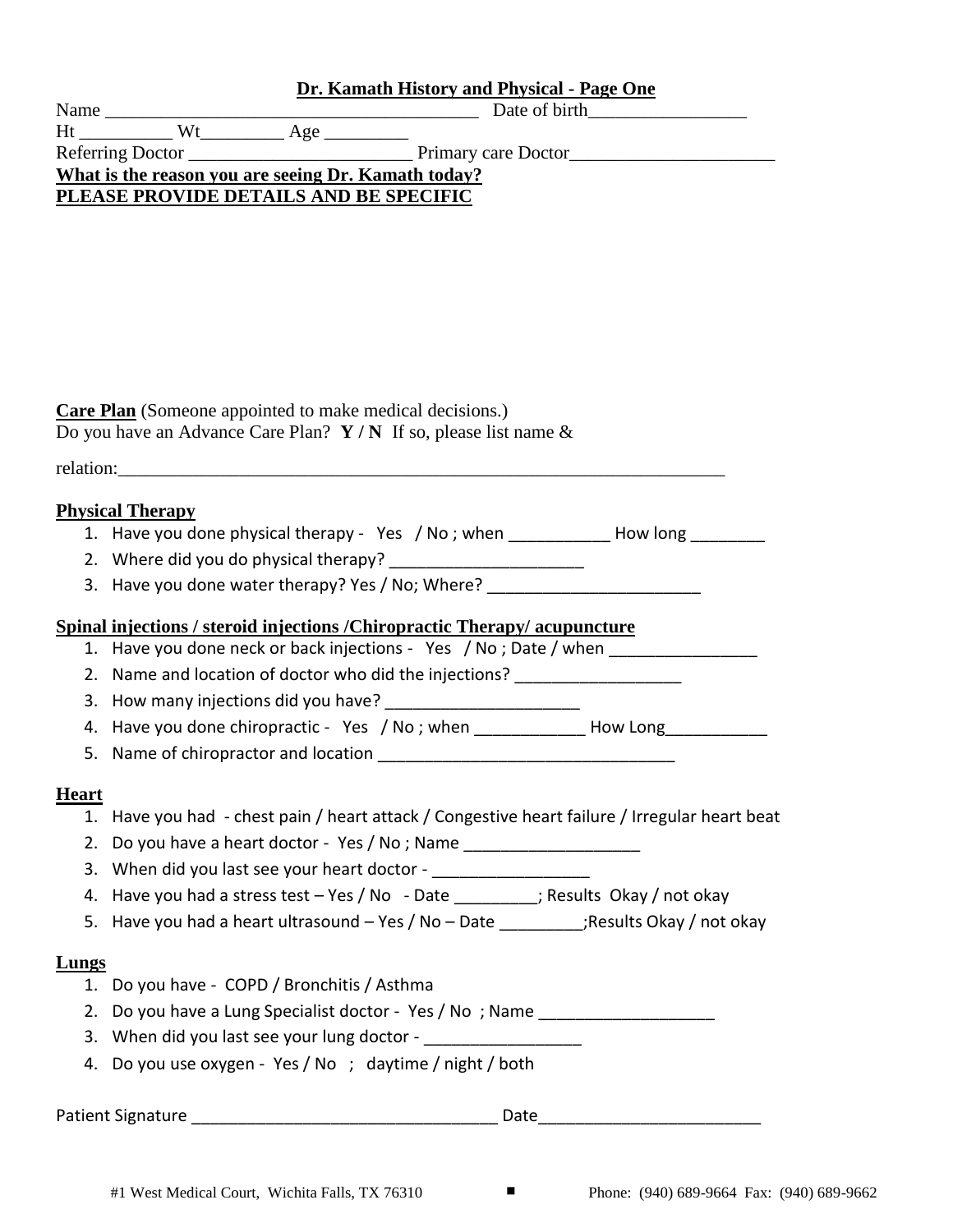|                                                                                                                                                                                  |                                                                          | Dr. Kamath History and Physical - Page Two |                       |
|----------------------------------------------------------------------------------------------------------------------------------------------------------------------------------|--------------------------------------------------------------------------|--------------------------------------------|-----------------------|
|                                                                                                                                                                                  | <b>Past Medical History (Check all applicable)</b>                       |                                            |                       |
| Alcoholism                                                                                                                                                                       | Anemia Anthritis Rheumatoid                                              |                                            | ___ Bleeding disorder |
| <b>Blood Clots</b>                                                                                                                                                               | Cancer of _______ _____ Depression                                       |                                            | <b>Diabetes</b>       |
| Seizures                                                                                                                                                                         | Acid reflux _______ Gout                                                 |                                            | Hepatitis             |
| __ HIV/AIDS                                                                                                                                                                      | ___ High Cholesterol ____ High Blood Pressure                            |                                            | Kidney stone          |
| __ Osteoporosis                                                                                                                                                                  | ____ Pacemaker _______ Prostate problem                                  |                                            | Stroke                |
| Thyroid problem                                                                                                                                                                  | TB Ulcers                                                                |                                            | Vascular disease      |
| Neuropathy                                                                                                                                                                       |                                                                          |                                            |                       |
|                                                                                                                                                                                  | Surgeries / Hospitalization <b>Complications Complications Propriety</b> |                                            |                       |
|                                                                                                                                                                                  |                                                                          |                                            |                       |
|                                                                                                                                                                                  |                                                                          |                                            |                       |
| <b>Drug Allergies</b>                                                                                                                                                            | <b>Reaction</b>                                                          | <b>Drug Allergies</b>                      | Reaction              |
|                                                                                                                                                                                  |                                                                          |                                            |                       |
|                                                                                                                                                                                  |                                                                          |                                            |                       |
|                                                                                                                                                                                  |                                                                          |                                            |                       |
|                                                                                                                                                                                  | Marital status: Single / Married / Divorced / Widowed                    | Do you live alone $-Y/N$                   |                       |
| <b>Social History</b>                                                                                                                                                            |                                                                          |                                            |                       |
|                                                                                                                                                                                  | Do you exercise regularly $-Y/N$ times per week ____                     | Type of exercise                           |                       |
|                                                                                                                                                                                  | Do you smoke? Y / N Packs per day                                        | How many years _____                       |                       |
|                                                                                                                                                                                  | Do you use alcohol? Y / N Drinks per day _____                           |                                            |                       |
|                                                                                                                                                                                  | Do you use drugs? Y/N What drugs                                         |                                            | Last drug use         |
|                                                                                                                                                                                  |                                                                          |                                            |                       |
|                                                                                                                                                                                  | Alive/Dead<br><b>Diseases</b>                                            |                                            |                       |
|                                                                                                                                                                                  | A/D                                                                      |                                            |                       |
|                                                                                                                                                                                  |                                                                          |                                            |                       |
|                                                                                                                                                                                  | A/D                                                                      |                                            |                       |
|                                                                                                                                                                                  | A/D                                                                      |                                            |                       |
|                                                                                                                                                                                  |                                                                          |                                            |                       |
|                                                                                                                                                                                  | $Mom$ $A/D$                                                              |                                            |                       |
|                                                                                                                                                                                  | A/D                                                                      |                                            |                       |
| A/D                                                                                                                                                                              |                                                                          |                                            |                       |
| <b>Family History</b><br><b>Member</b><br>Grandma (Mom's)<br>Grandpa (Mom's) ______ A/D<br>Grandma (Dad's)<br>Grandpa (Dad's)<br>Dad A/D<br>Sibling<br><b>Sibling</b><br>Sibling | A/D                                                                      |                                            |                       |

Patient Signature \_\_\_\_\_\_\_\_\_\_\_\_\_\_\_\_\_\_\_\_\_\_\_\_\_\_\_\_\_\_\_\_\_ Date\_\_\_\_\_\_\_\_\_\_\_\_\_\_\_\_\_\_\_\_\_\_\_\_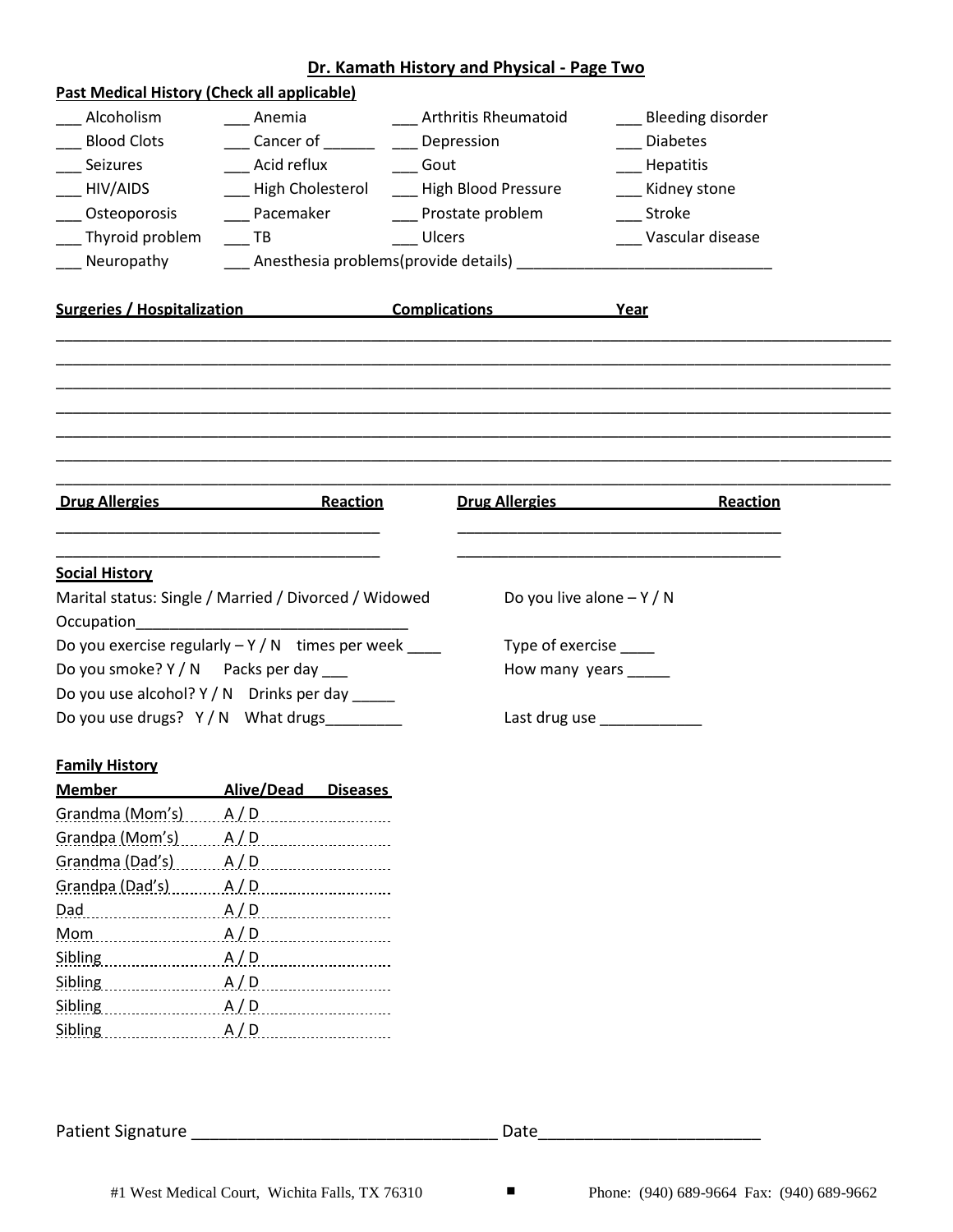## **Dr. Kamath History and Physical - Page Three**

## REVIEW OF SYSTEMS

REVIEW OF SYSTEMS: Please check if you are currently having any of the following:

#### **CONSTITUTIONAL**

- \_\_\_\_night sweats
- \_\_\_\_recent illness
- $\_$ fever

#### **EYES**

- vision change
- \_\_\_\_blurred vision

\_\_\_\_macular degeneration

## **EARS, NOSE, THROAT**

dizziness \_sleep apnea-obstruction

#### **CARDIOVASCULAR**

\_\_\_\_chest pain/pressure \_\_\_\_high blood pressure \_short of breath

\_\_\_\_swelling in legs

#### **LUNGS, BREATHING**

\_\_\_\_asthma

 $\rule{1em}{0.15mm}$ cough

#### **GASTROINTESTINAL**

diarrhea \_\_\_\_nausea

#### **GENITOURINARY/NEPHROLOGY**

- \_\_\_\_urinary frequency
- \_\_\_\_urinary incontinence

# **HAVE THERE BEEN ANY CHANGES TO YOUR**

# **MEDICATIONS SINCE LAST APPOINTMENT? Y / N**

**IF YES, PLEASE LIST CHANGES:**

## **MUSCULOSKELETAL**

\_\_\_\_stiffness \_\_\_\_swelling \_\_\_\_joint pain(s) \_\_\_\_back pain

## **DERMATOLOGIC**

\_\_\_\_rashes \_\_\_\_lesions

## **NEUROLOGIC**

\_\_\_\_neck pain \_\_\_\_numbness \_\_\_\_seizure \_\_\_\_spasms/spasticity

## **PSYCHIATRIC**

alcohol abuse \_\_\_\_drug abuse

## **ENDOCRINE**

\_\_\_\_diabetes type I \_\_\_\_diabtetes type II

## **HEMATOLOGIC/LYMPHATIC**

\_\_\_\_abnormal bleeding and bruising \_\_\_\_anemia

## **ALLERGY/IMMUNOLOGY**

\_\_\_\_anaphylactic reaction \_\_\_\_food allergy

\_\_\_\_\_\_\_\_\_\_\_\_\_\_\_\_\_\_\_\_\_

## **Patient Signature**

**Date**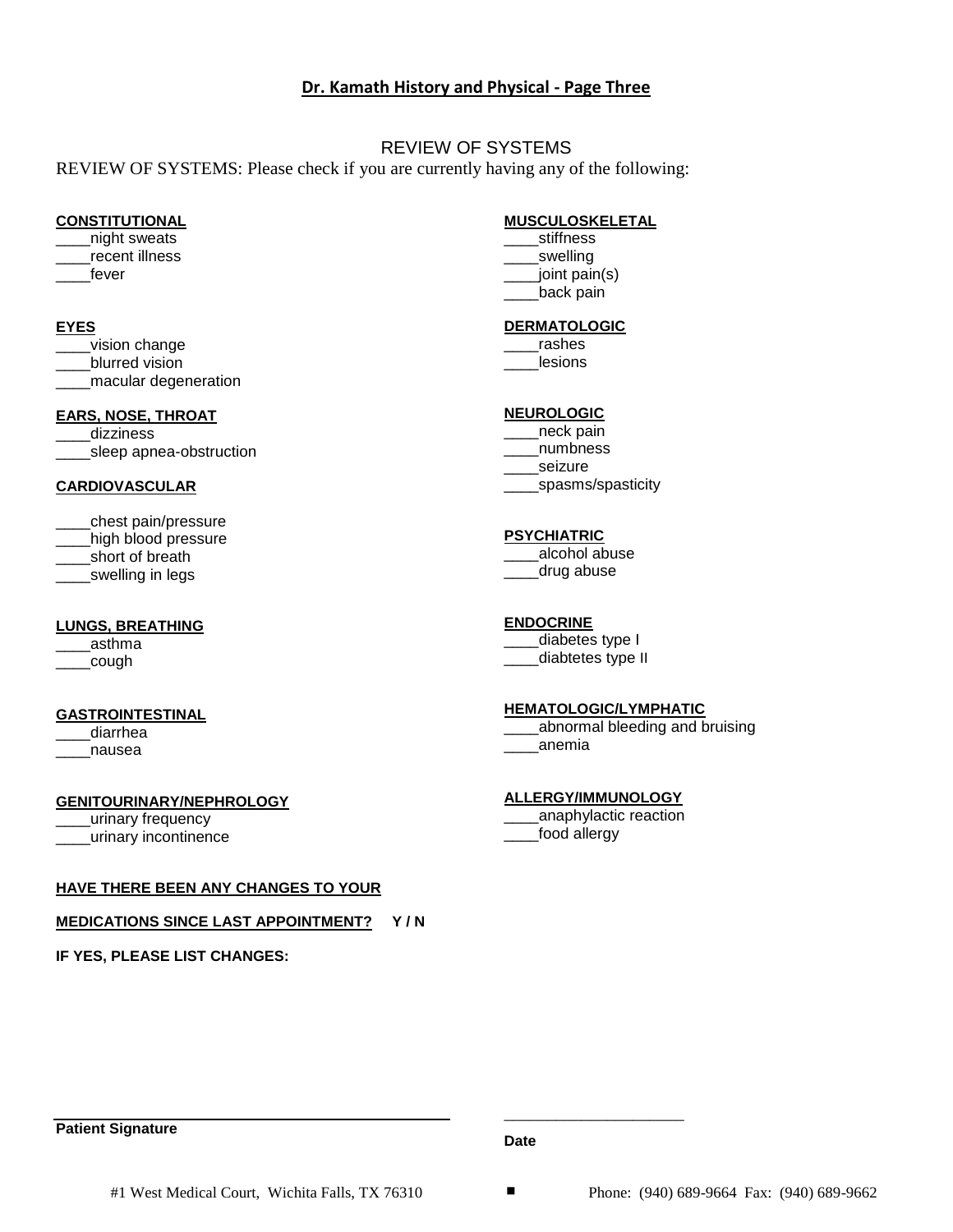|                                                                                    |                        | Orthopaedic<br><del>A</del> ssociates. <u>11P</u>                                        |                                                                                                            |
|------------------------------------------------------------------------------------|------------------------|------------------------------------------------------------------------------------------|------------------------------------------------------------------------------------------------------------|
|                                                                                    |                        |                                                                                          |                                                                                                            |
| <b>Orthopaedic Sports Medicine</b><br>Arthroscopic Surgery of<br>Knee and Shoulder |                        | M.D.                                                                                     | Steven J. Wilson,<br>Brandon A. Perez.                                                                     |
| Joint Replacement Surgery<br>Spine Surgery/Brain Surgery                           |                        | M.D.                                                                                     | Michael A. Hames. M.D.                                                                                     |
|                                                                                    | Stephen D. Ruyle, M.D. |                                                                                          |                                                                                                            |
| Nerve Surgery/Neck & Back Pain                                                     |                        |                                                                                          | David S. Huang, M.D.<br><b>Uogish Kamath, M.D.</b>                                                         |
|                                                                                    |                        | <b>MEDICATIONS</b>                                                                       |                                                                                                            |
|                                                                                    |                        |                                                                                          | DATE:                                                                                                      |
| administered(oral/injection/other).                                                |                        | vitamins/minerals, and nutritional supplements. Also, include dosage, frequency, and how | Please list all medications that you currently use, this includes prescription, over-the-counter, herbals, |
| <b>MEDICATION</b>                                                                  | <b>DOSAGE</b>          | <b>FREQUENCY</b>                                                                         | <b>ADMINISTERED</b><br>(ORAL, INJECTECTION, OTHER)                                                         |
|                                                                                    |                        |                                                                                          |                                                                                                            |
|                                                                                    |                        |                                                                                          |                                                                                                            |
|                                                                                    |                        |                                                                                          |                                                                                                            |
|                                                                                    |                        |                                                                                          |                                                                                                            |
|                                                                                    |                        |                                                                                          |                                                                                                            |
|                                                                                    |                        |                                                                                          |                                                                                                            |
|                                                                                    |                        |                                                                                          |                                                                                                            |
|                                                                                    |                        |                                                                                          |                                                                                                            |
|                                                                                    |                        |                                                                                          |                                                                                                            |
|                                                                                    |                        |                                                                                          |                                                                                                            |
|                                                                                    |                        |                                                                                          |                                                                                                            |
|                                                                                    |                        |                                                                                          |                                                                                                            |
|                                                                                    |                        |                                                                                          |                                                                                                            |
|                                                                                    |                        |                                                                                          |                                                                                                            |
|                                                                                    |                        |                                                                                          |                                                                                                            |
|                                                                                    |                        |                                                                                          |                                                                                                            |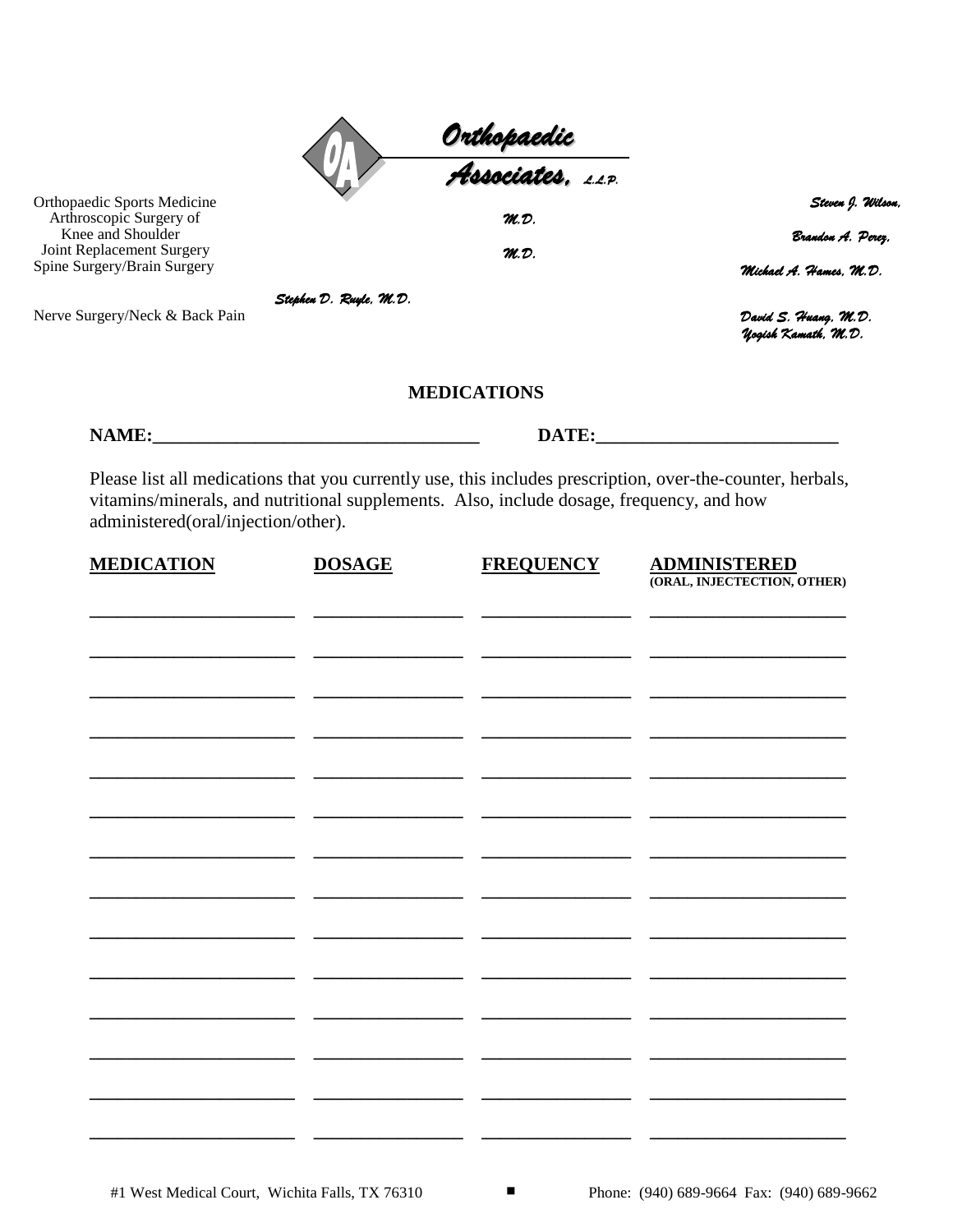## **PLEASE READ AND SIGN**

## **RELEASE OF INFORMATION**

I authorize *Orthopaedic Associates (OA), LLP/OSTC/Yogish Kamath, M.D.*, to release any medical information requested by other physicians or representatives of local, state, or federal agencies; insurance companies; or other organizations or entities as may be required by said representatives for treatment or payment of claims arising out of this treatment/hospitalization as are due *Orthopaedic Associates, LLP/OSTC*.

## **RELEASE OF PRESCRIPTION HISTORY**

I understand this information is used in our electronic health records to avoid drug interactions. I authorize *Orthopaedic Associates (OA), LLP/OSTC/Yogish Kamath M.D.* to collect this information.

## **PRIVATE PAY PATIENTS (PHYSICIAN PATIENT'S ONLY)**

I understand that due to not having health insurance, I am responsible for \$650.00 deposit prior to being seen by a physician. I understand this is only a deposit and may not cover all charges for this visit.

## **FINANCIAL RESPONSIBILITY**

I understand that regardless of my assigned insurance benefits, I am responsible for the total charges for services rendered plus any late charges or interest accrued on delinquent payments and I further agree that all amounts are due upon request and are payable to *Orthopaedic Associates, LLP/OSTC/Yogish Kamath, M.D.,* Wichita Falls, Texas. When the outstanding balance reaches thirty days past due (payment is due on day of service), interest is accrued at 10% APR. This will authorize and direct my lawyer to withhold from any recovery or settlement as a result of injuries, which I may have sustained, the amount of any reasonable professional fee due *OA, LLP/OSTC/Yogish Kamath M.D.,* for serves rendered to me and to remit said amount to the said *OA/LLP/OSTC*. If you have a liability injury, such as a motor vehicle accident or other such injury where there is or will be a liability claim, if we file your insurance for you, then you will be responsible for repaying the insurance company.

#### **INSURANCE ASSIGNMENT**

In consideration of services rendered or to be rendered, I hereby assign and transfer to *Orthopaedic Associates, LLP/OSTC/Yogish Kamath M.D.* any benefits payable to or for my benefit under hospitalization, sickness, or accident insurance, and any other insurance coverage; to include major medical or payment of such service rendered. I agree to cooperate, aid, and assist *Orthopaedic Associates, LLP/OSTC/Yogish Kamath M.D.* in procuring all possible insurance benefits including initiation and fulfillment of all policy provisions such insurance companies may require for payment. I further assign and transfer to said *Orthopaedic Associates, LLP/OSTC/Yogish Kamath M.D.* an interest in any cause of action I may be arising out of injuries directly or indirectly resulting in this period of treatment.

#### **NOTICE OF PRIVACY PRACTICES**

I acknowledge that the Notice of Privacy Practices of *Orthopaedic Associates, LLP/OSTC/Yogish Kamath M.D.* was made available for me to read.

#### **KELL WEST HOSPITAL (PHYSICIAN PATIENT'S ONLY)**

I acknowledge that Kell West Hospital is a physician-owned hospital and that the physicians of *Orthopaedic Associates, LLP* are minor shareholders.

| <b>Patient Name(PRINT)</b>               | <b>Signature</b> | Date |
|------------------------------------------|------------------|------|
| <b>Responsible Party</b><br>Name (PRINT) | <b>Signature</b> |      |
|                                          |                  |      |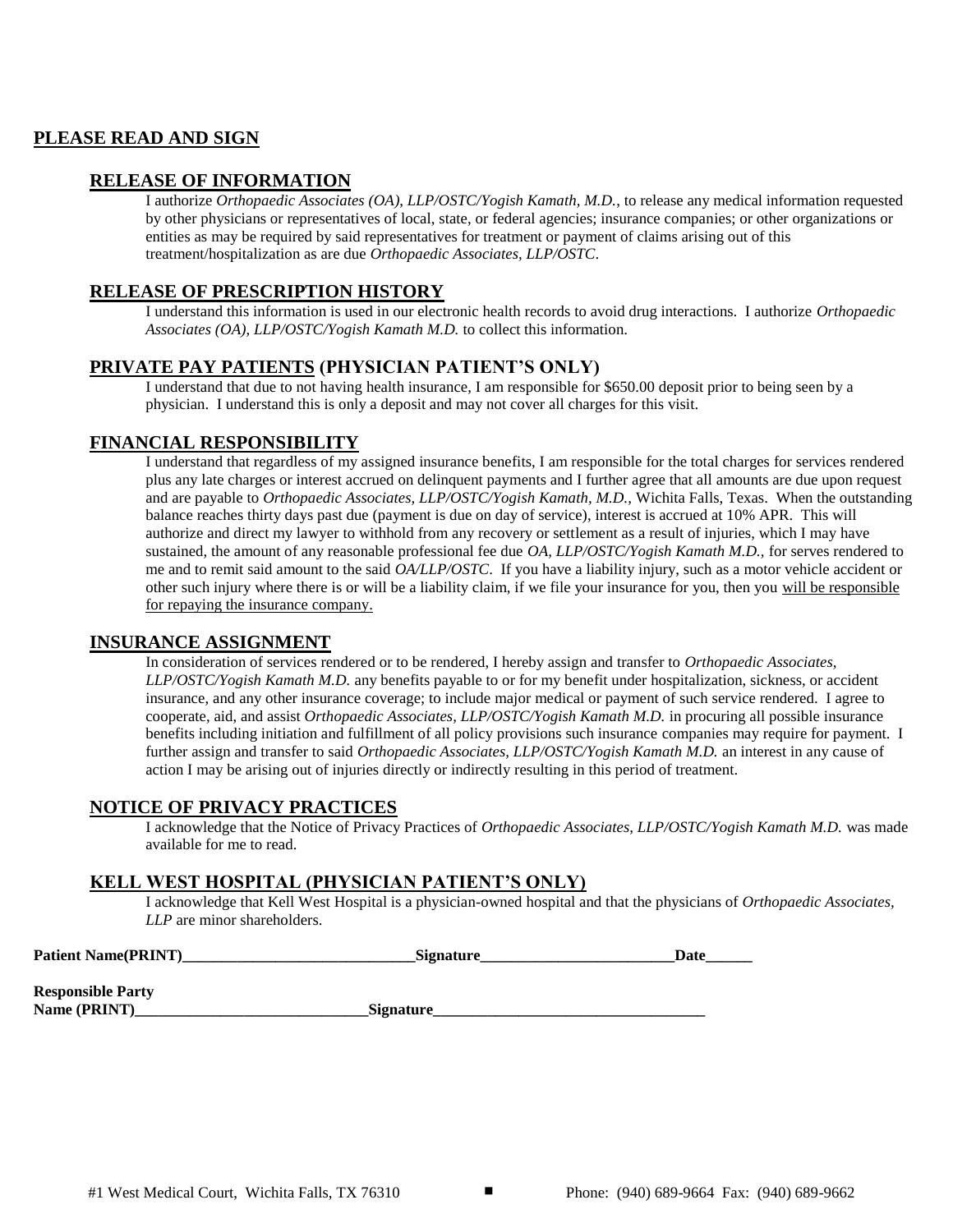

Orthopaedic Sports Medicine Arthroscopic Surgery of Knee and Shoulder Joint Replacement Surgery

# **PRIVACY PRACTICE**

I have reviewed the Privacy Practices of this office which explains how my medical information will be used and disclosed. I understand that I am entitled to receive a copy of this document.

*Orthopaedic Associates, LLP / OSTC / Yogish Kamath M.D.* may release information to the following people:

Name: DOB: Relation:

Name: DOB: Relation:

Name:\_\_\_\_\_\_\_\_\_\_\_\_\_\_\_\_\_\_\_\_\_\_DOB:\_\_\_\_\_\_\_\_Relation:\_\_\_\_\_\_\_\_\_

Patient Name (PRINT):\_\_\_\_\_\_\_\_\_\_\_\_\_\_\_\_\_\_\_\_\_\_\_\_\_

Signature of Patient or Responsible Party:

Date:\_\_\_\_\_\_\_\_\_\_\_\_\_